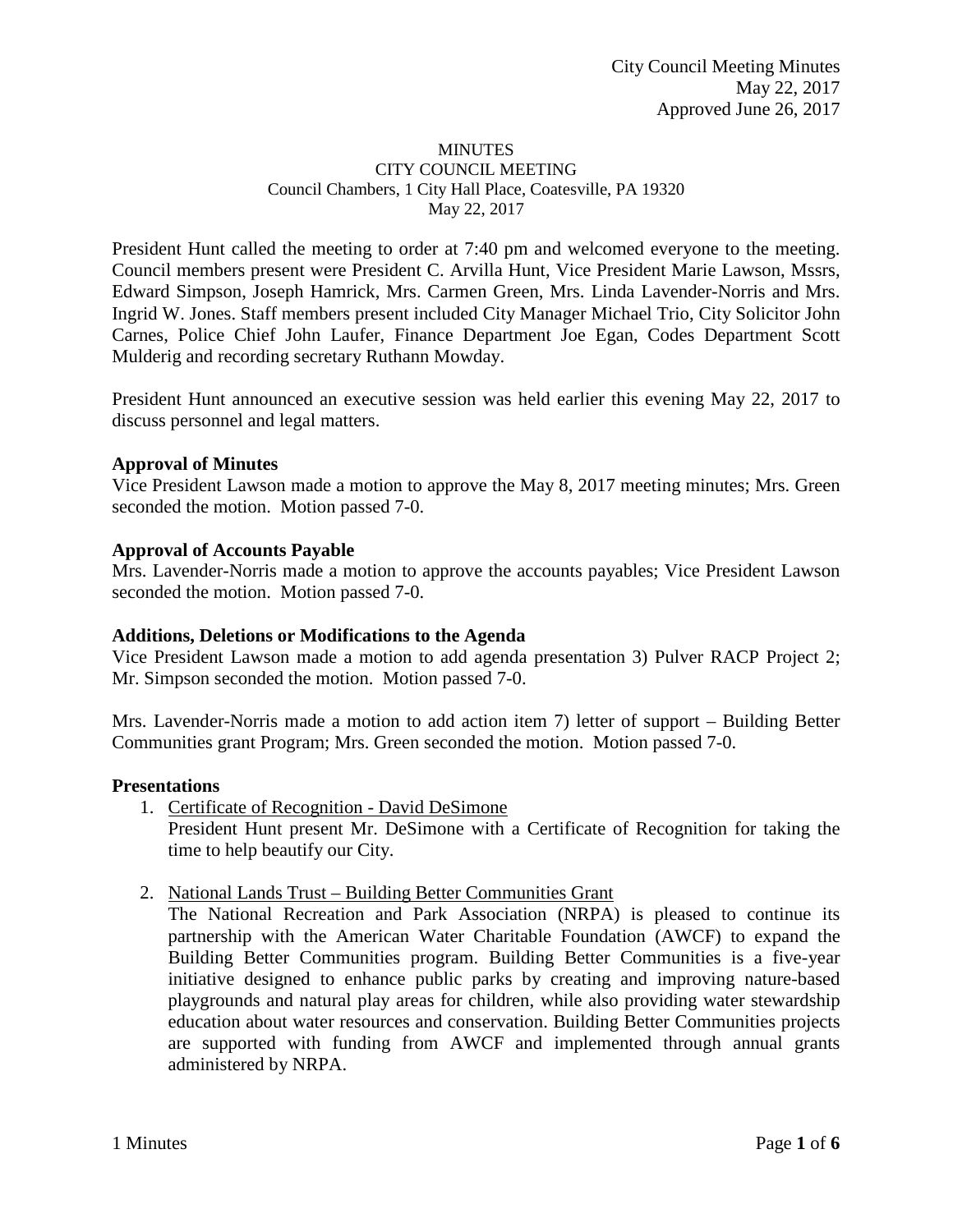The Natural Lands Trust asked for a Letter of Support to apply for a grant up to \$150,000 for revitalization for Palmer Park. The application is due June 1, 2017.

## 3. Pulver RACP Project

Mr. Pulver announced he is requesting a \$3,000,000.oo Redevelopment Assistance Capital Program (RACP) Grant to support the 30 West Project.in the City of Coatesville. The 30 west project is a proposed 40,000 square foot office building, which will be constructed adjacent to the recently developed Marriot Hotel at the entrance to the City form route 30 bypass. The 30 West Project will bring over 150 new jobs to Coatesville along with 250 construction jobs. The cost to build 30 West is\$ 11,300,000 and the developer will provide \$7,800,000 in equity and debt - of which \$1,917,000 has already been spent. A \$3,000,000 Redevelopment Assistance Capital Grant Award authorized in 2017 would provide the final piece of funding to begin the vertical construction of 30 West in 2018 with completion in 2019.

## **Citizens' Hearings –** *Regular Action Items Only* **(3 Minutes)**

## Delores Smith

Mrs. Smith questioned the over parking on her street. There is nowhere to park. Mrs. Green stated that she spoke to Chief Laufer and Council will be discussing it later on in the meeting during discussion items.

## David DeSimone

Mr. DeSimone thanked Mr. Pulver for his fortitude. He put in a good word for Eagle Disposal as a consumer. He thanked City Council for the Certificate of Recognition and ststed there are many others who do work to help beautify the City. .

Mrs. Lavender-Norris made a motion to close citizens' hearings on regular action items; Vice President Lawson seconded the motion. Motion passed 7-0.

## **Regular Action Items**

1. Receive and consider appointing Connie Ellis to the Parks and Recreation Commission for the term 2015-2018 Vice President Lawson made a motion to appoint Connie Ellis to the Parks and

Recreation Commission for the term 2015-2018; Mr. Hamrick seconded the motion. Motion passed 7-0.

2. Receive and consider a Resolution supporting the Business Plan for the Coatesville Office/Hotel Development RACP Project II (30 West Project) in the City of Coatesville. Mr. Hamrick made a motion to approve the Resolution supporting the Business Plan f ro the Coatesville Office/Hotel Development RACP Project II (30 West Project) in the City of Coatesville; Mrs. Green seconded the motion. Motion passed 7-0.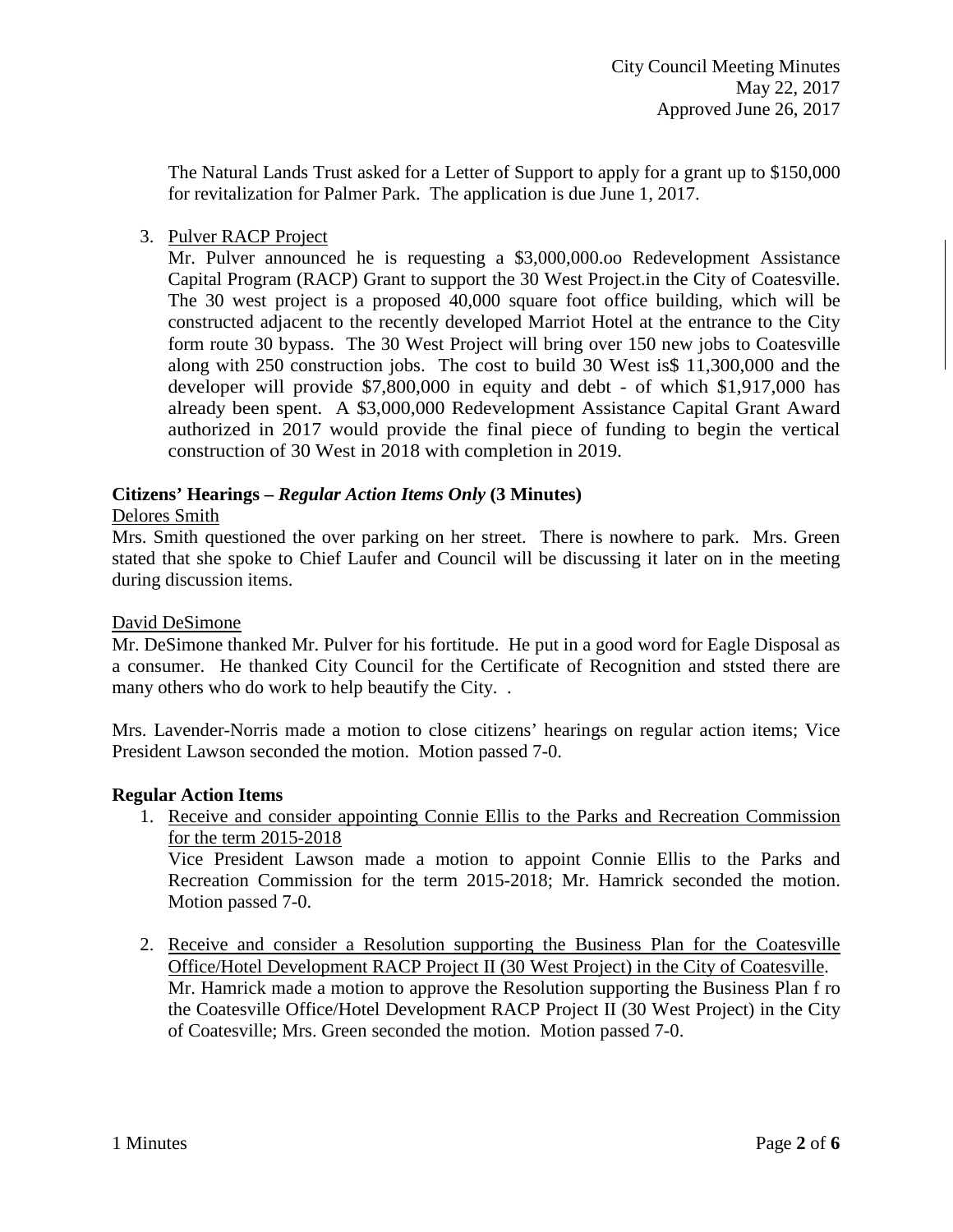3. Receive and consider an Ordinance declaring a State of Emergency regarding lack of air conditioning equipment for City Hall and authorization the City Manager to make emergency purchases of air conditioning equipment and necessary repairs Mr. Hamrick asked Mr. Trion to explain. Mr. Trio announced the air conditioning units are currently down in City Hall. Although the City will be renovated in the meantime the Police Department need air conditioning. The Police Department will be remain at City Hall during the renovation. There is an emergency need to replace the current AC units. Mrs. Green asked where the funds are coming from. Mr. Trio explained this was in the original development plan and loan for the City Hall renovations.

Mrs. Jones made a motion to approve an Ordinance declaring a State of Emergency regarding the lack of air conditioning equipment for City Hall and the authorization the City Manager to make emergency purchases of air conditioning equipment and necessary repairs; Mr. Hamrick seconded the motion. Motion passed 7-0.

- 4. Acknowledge and accept of Solid Waste Bids Mrs. Lavender-Norris made a motion to acknowledge and accept the Solid Waste bids; Vice President Lawson seconded the motion. Motion passed 7-0.
- 5. Receive and consider award of contract for Solid Waste Bids to the lowest responsible bidder

Mrs. Lavender explained she wanted responsible highlighted. Mr. Hamrick explained administration must be held responsible. Vice President Lawson explained Mr. Saites goes above and beyond to help. Mr. Hamrick stated if they do not fulfill their contract there should be penalties (fees deducted). President Hunt stated the current company leaves toters in the alleys and streets. Mr. Carnes explained all bids were in compliance with the recommendations and Eagle Disposal was the lowest bidder. Mrs. Green stated that recycling is not picked up concurrently or completely. Mr. Saites explained eh receives a listing at the end of the day with any issues that Eagle Disposal saw throughout the daily route. Council suggested a log to show some of the issues. Eagle Disposal agreed to provide the residents with recycling information. They would like to work with the City and asked for any problems to be submitted to them.

Vice President Lawson explained that due to her constituents and the issues that they have had with Eagle Disposal she would not approve rewarding their contract.

Mr. Hamrick made a motion to award the Contract for Solid Waste Removal to the lowest bidder Eagle Disposal for a three year term with the option of renewal for two additional years; Vice President Lawson seconded the motion. Motion passed 5-2. Vice President Lawson and Mrs. Green were the dissenting votes.

6. Receive and consider waiver Fresh2You Peddler Permit Application Fees Council explained that Fresh2You receives money for their products. It is not a nonprofit.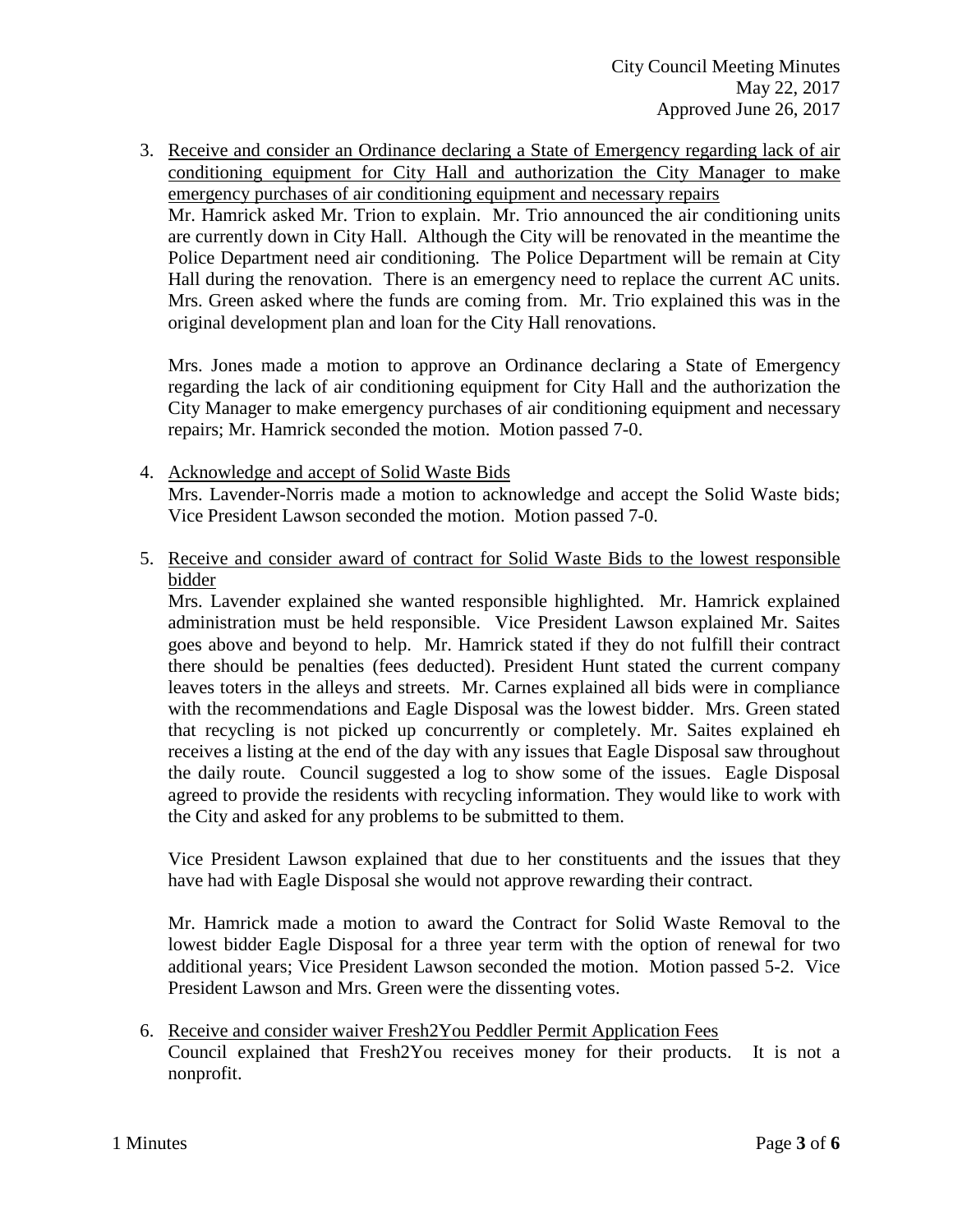Mrs. Green made a motion to waive the Fresh2You Peddler permit application fees; Vice President Lawson seconded the motion. Motion failed 2-5. President Hunt, Vice President Lawson, Mrs. Jones, Mrs. Green and Mr. Hamrick were the dissenting votes.

7. Receive and consider letter of Support for Building Better Communities Grant Mrs. Lavender-Norris made a motion to approve a letter of support for the Building Better Communities grant; Mr. Hamrick seconded the motion. Motion passed 7-0.

## **Discussion Item**

1. Meeting Minutes

There was no discussion on the minutes presented this evening.

- 2. Darryl Shady Lewis addition to the mural on Coatesville Memorial Community Center Vice President Lawson announced Darryl "Shaddy" Lewis retired from basketball after 19 years. She asked for his image be added to the mural at the Coatesville Memorial Community Center. Council discussed adding additional stellar people within the community to the mural.
- 3. Parking on S 1<sup>st</sup> Avenue and also on Walnut Street Mrs. Green stated she has discussed this issue with the Police Chief. There are a lot of parking with handicap signs. People are parking in the alleys and in the thru way. The parking needs to be addressed on this street. Virginia Avenue, Bantel Row and New Street have a lot of handicap signs. The Chief suggested an Ordinance limiting the

#### **Solicitors Report**

Mr. Carnes announced:

amount of handicap signs per street.

- Monitoring and assisting with the development of the DEPG Project
- Assisted with the public solid waste bid. Four bids were received with the lowest responsible bidder Eagle Disposal.
- Worked with the City Manager to execute AIA Contract with Architectural Concepts for the Architectural and Mechanical Engineering work for the renovation of City Hall
- Reviewed comments from Scott Mulderig regarding an expedited ticket procedure similar to that used in SWEEPS to address grass and weeds and snow and ice.
- Reviewed various draft contracts and agreement and assisted with various miscellaneous matters involving litigation and enforcement and has assisted the City in its interpretation of codes, rules and regulations.

## **City Manager's Report**

Mr. Trio announced:

• Onsite meeting was conducted with WCU who are generating a plan/program to asset city in cloning data and mapping gaps in Codes/Financial programs.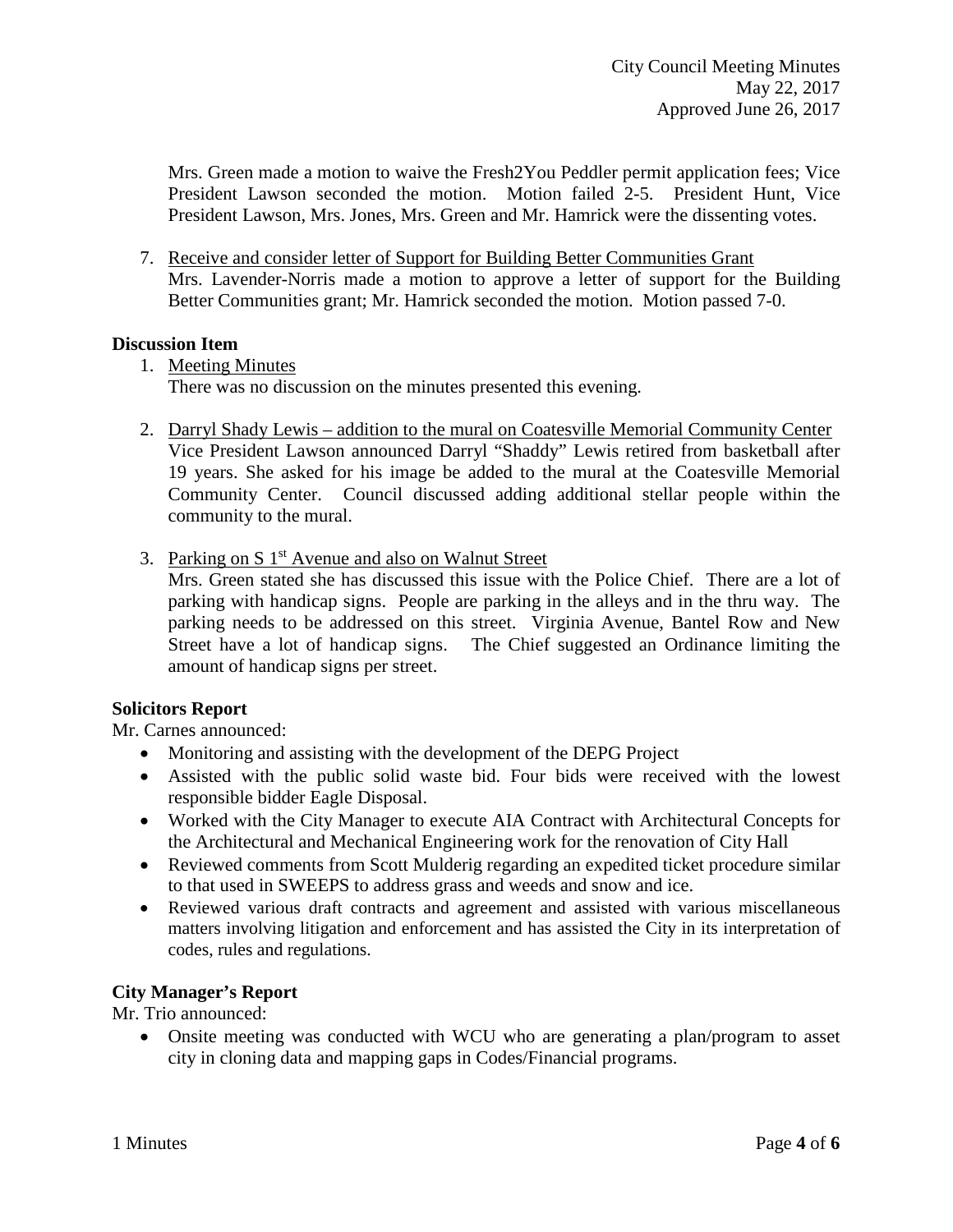- Working with DR. Taschner to coordinate a temporary move during City Hall renovations.
- 111 Building permits (including 186 rental permits) were issued resulting in \$8,721 of permit fees.
- $3<sup>rd</sup>$  Avenue Streetscapes bids have been received and after justification review by Michael baker Corp have been awarded pending RDA approval.
- Civil Service Chief Alderman completed the written and agility test. The Civil Service Commission will be making a recommendation to City Council at the next meeting.

# **Citizens' Hearings –** *Non-Agenda Items Only* **(3 Minutes)**

## Darrell Williams

Mr. Williams Stated that he heard rumors in regards to losing the Police Chief. The Chief has done a great job and commends his work. He asked to meet with President Hunt, Vice President Lawson, Mrs. Jones and Mrs. Lavender-Norris after the meeting to discuss conduct. Mrs. Lavender-Norris stated that she feels the same about the Chief and was offended when her name was attached to the rumor.

## Cynthia Taoltoan

Ms. Taoltoan announced Jubilee Ministries is planning a Community Day on August 18, 2017 in Abdala Park.

## Deb Bookman

Mrs. Bookman stated this is the third time Santa's house has been brought up in a Council meeting. She asked the balance due for the Easter Egg Hunt go to the purchase of the shed for Santa's house. She is looking to get gifts for the kids this year such as hats, gloves and scarfs. She is appealing to our hearts for donations.

## Paul Evans

Mr. Evans applauded the efforts of Mr. DeSimone and Mrs. Bookman. He asked if CDBG funds can be used for cameras in the West End. He asked for cameras on Madison. He is concerned about some of the things he has read and asked for a Resolution to reassure the Chief about his job.

Mrs. Green made a motion to close citizens' hearings on non-agenda items only; Vice President Lawson seconded the motion. Motion passed 7-0.

# **Special Events**

There were no special events at this time.

## **Council Comments**

Vice President Lawson announced the garden party in Ash Park on Saturday received the help of some kids and the Liberian Association. They have offered to help out in the park over the summer. On May  $13<sup>th</sup>$  during the annual vaccinations by the SPCA, 135 vacations were given. The Public Works Department picked up 20 more tires for gardens.